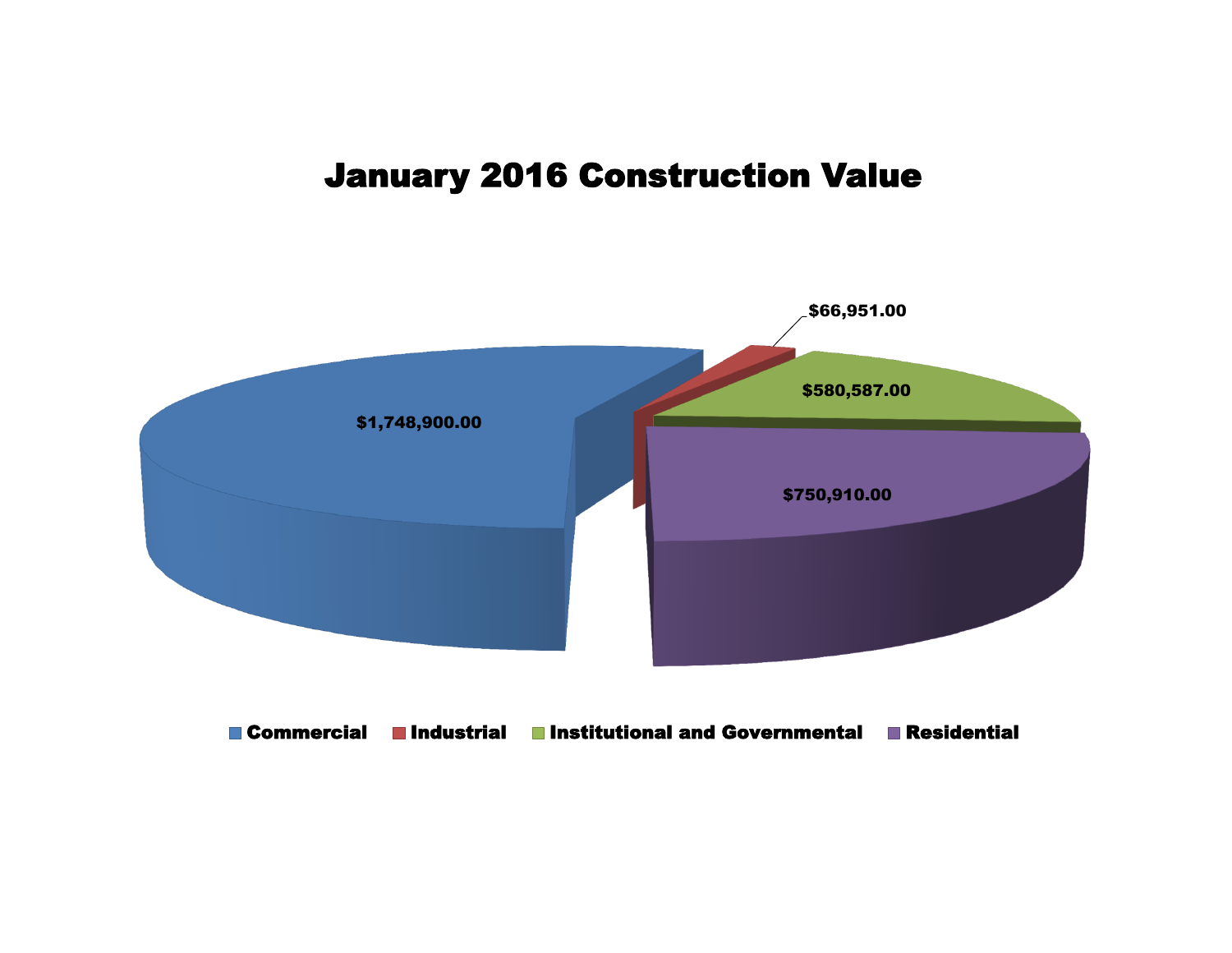**Jerry D. Dolcetti, RPPCommissioner**

**F. P. PozzebonChief Building Official**



**ENGINEERING & PLANNING DEPARTMENT**

**Building Division**

**Tel: (705) 759-5410Fax: (705) 541-7165**

## **BUILDING PERMITS SUMMARY 2016/01/01 to 2016/01/31**

|                                                          | <b>New Construction</b> |                          |                      |                        | <b>Alterations and Additions</b> |                      | <b>Total</b>           |                          |                      |
|----------------------------------------------------------|-------------------------|--------------------------|----------------------|------------------------|----------------------------------|----------------------|------------------------|--------------------------|----------------------|
| <b>Building Type</b>                                     | Num of<br><b>Units</b>  | Num of<br><b>Permits</b> | <b>Value of Work</b> | Num of<br><b>Units</b> | Num of<br><b>Permits</b>         | <b>Value of Work</b> | Num of<br><b>Units</b> | Num of<br><b>Permits</b> | <b>Value of Work</b> |
| <b>Commercial</b>                                        |                         |                          |                      |                        |                                  |                      |                        |                          |                      |
| Convention center,<br>exhibition building                | $\mathbf 0$             | 0                        | \$0.00               | $\mathbf 0$            | $\mathbf{1}$                     | \$17,500.00          | $\mathbf 0$            | $\mathbf{1}$             | \$17,500.00          |
| Hotel, hotel/motel,<br>motor hotel                       | $\mathbf 0$             | 0                        | \$0.00               | $\mathbf 0$            | 1                                | \$1,900.00           | $\mathbf 0$            | $\mathbf{1}$             | \$1,900.00           |
| Office building                                          | 0                       | 0                        | \$0.00               | $\mathbf 0$            | 6                                | \$347,500.00         | $\mathbf 0$            | 6                        | \$347,500.00         |
| Office complex                                           | $\mathbf 0$             | 0                        | \$0.00               | $\mathbf 0$            | 1                                | \$1,366,000.00       | $\mathbf 0$            |                          | \$1,366,000.00       |
| Retail complex                                           | 0                       | 0                        | \$0.00               | $\pmb{0}$              | 1                                | \$16,000.00          | $\pmb{0}$              | 1                        | \$16,000.00          |
| Total:                                                   | $\mathbf 0$             | $\mathbf 0$              | \$0.00               | $\mathbf 0$            | 10                               | \$1,748,900.00       | 0                      | 10                       | \$1,748,900.00       |
| <b>Industrial</b>                                        |                         |                          |                      |                        |                                  |                      |                        |                          |                      |
| Maintenance building                                     | 0                       | 0                        | \$0.00               | $\mathbf 0$            | 3                                | \$66,951.00          | $\mathbf 0$            | 3                        | \$66,951.00          |
| Total:                                                   | $\mathbf 0$             | $\mathbf 0$              | \$0.00               | $\mathbf 0$            | 3                                | \$66,951.00          | $\mathbf 0$            | 3                        | \$66,951.00          |
| <b>Institutional and Governmental</b>                    |                         |                          |                      |                        |                                  |                      |                        |                          |                      |
| Day care, nursing<br>home, rest home,<br>home for the bl | 0                       | 0                        | \$0.00               | $\pmb{0}$              | $\mathbf{1}$                     | \$98,687.00          | $\pmb{0}$              | $\mathbf 1$              | \$98,687.00          |
| Other government<br>building                             | 0                       | 0                        | \$0.00               | $\pmb{0}$              | $\overline{2}$                   | \$351,900.00         | $\pmb{0}$              | $\overline{2}$           | \$351,900.00         |
| Secondary school,<br>high school, junior<br>high school  | $\mathbf 0$             | 0                        | \$0.00               | $\mathbf 0$            | $\overline{2}$                   | \$130,000.00         | $\mathbf 0$            | $\overline{2}$           | \$130,000.00         |
| Total:                                                   | $\mathbf 0$             | 0                        | \$0.00               | $\mathbf 0$            | 5                                | \$580,587.00         | 0                      | 5                        | \$580,587.00         |
| <b>Residential</b>                                       |                         |                          |                      |                        |                                  |                      |                        |                          |                      |
| Apartment                                                | 0                       | 0                        | \$0.00               | 15                     | 9                                | \$259,985.00         | 15                     | 9                        | \$259,985.00         |
| Single House                                             | 1                       |                          | \$160,000.00         | $\mathbf 0$            | 25                               | \$330,925.00         | 1                      | 26                       | \$490,925.00         |
| Total:                                                   | 1                       | 1                        | \$160,000.00         | 15                     | 34                               | \$590,910.00         | 16                     | 35                       | \$750,910.00         |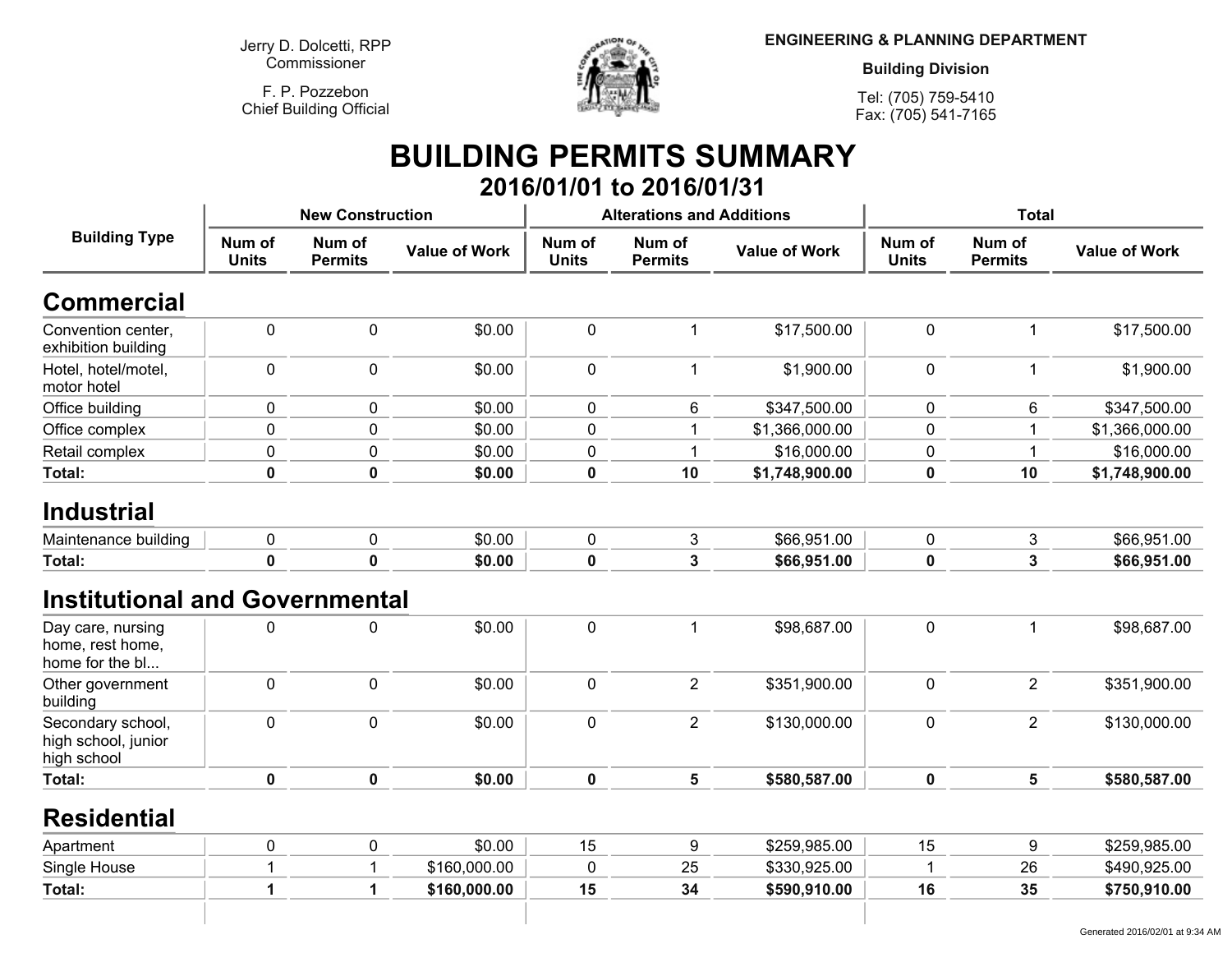| Grand<br>Total: |  | \$160,000,00 | 16 K<br>. J | จ∠ | \$2,987,348,00 | 16 | FО<br>აა | ,147,348.00<br>m n<br>. |
|-----------------|--|--------------|-------------|----|----------------|----|----------|-------------------------|
|                 |  |              |             |    |                |    |          |                         |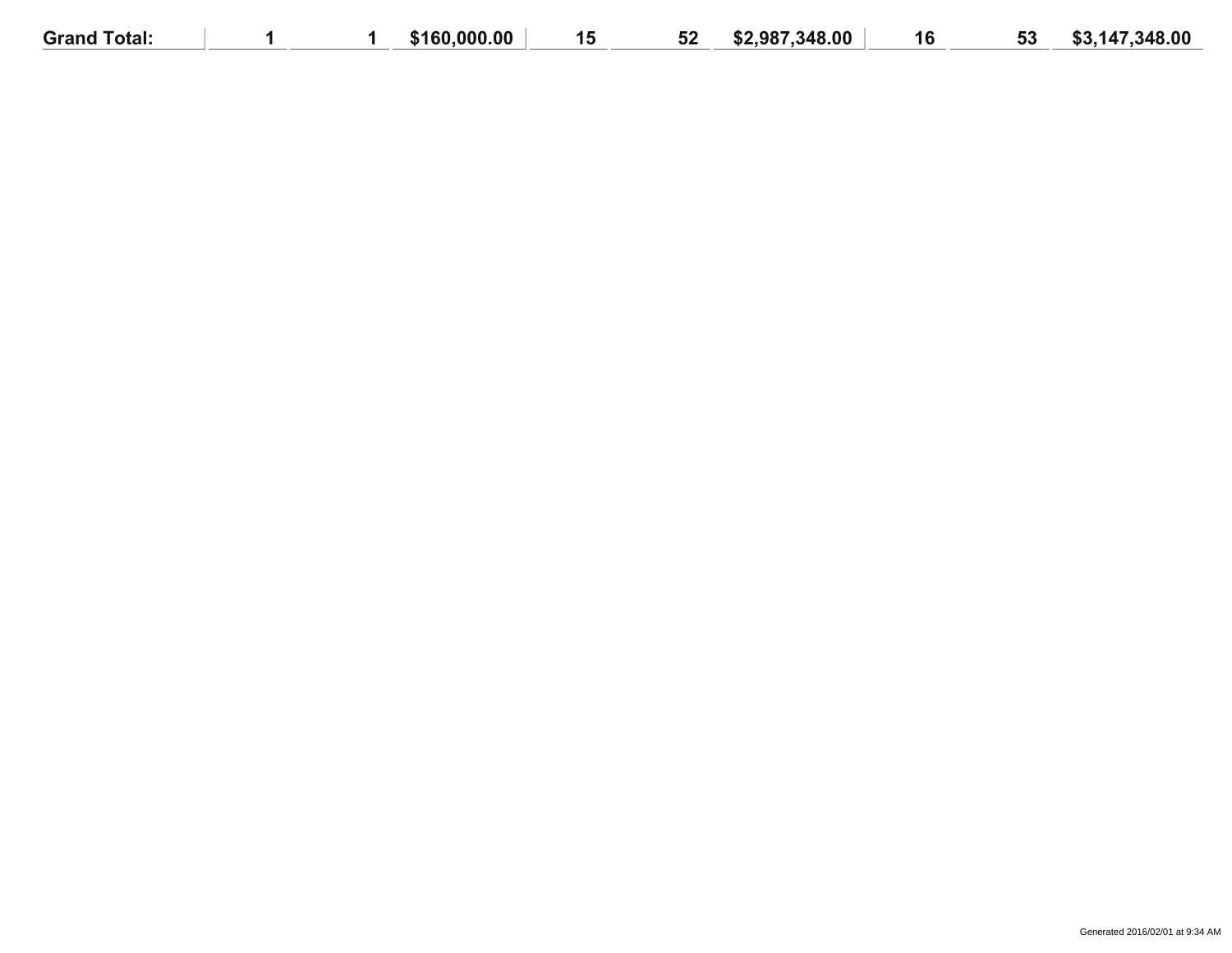**Jerry D. Dolcetti, RPPCommissioner**

**F. P. PozzebonChief Building Official**



**ENGINEERING & PLANNING DEPARTMENT**

**Building Division**

**Tel: (705) 759-5410Fax: (705) 541-7165**

## **DEMOLITION PERMITS SUMMARY 2016/01/01 to 2016/01/31**

| <b>Building</b><br><b>Type</b> | <b>New Construction</b> |                          |                         |                        | <b>Alterations and Additions</b> |                      | <b>Total</b>           |                          |                      |
|--------------------------------|-------------------------|--------------------------|-------------------------|------------------------|----------------------------------|----------------------|------------------------|--------------------------|----------------------|
|                                | Num of<br><b>Units</b>  | Num of<br><b>Permits</b> | Value of<br><b>Work</b> | Num of<br><b>Units</b> | Num of<br><b>Permits</b>         | <b>Value of Work</b> | Num of<br><b>Units</b> | Num of<br><b>Permits</b> | <b>Value of Work</b> |
| <b>Commercial</b>              |                         |                          |                         |                        |                                  |                      |                        |                          |                      |
| Office building                | $\mathbf{0}$            | 0                        | \$0.00                  | 0                      |                                  | \$5,000.00           | 0                      |                          | \$5,000.00           |
| Total:                         | 0                       | 0                        | \$0.00                  | 0                      |                                  | \$5,000.00           | 0                      |                          | \$5,000.00           |
| <b>Residential</b>             |                         |                          |                         |                        |                                  |                      |                        |                          |                      |
| Single House                   | $\mathbf{0}$            | 0                        | \$0.00                  | -1                     | 3                                | \$6,500.00           | $-1$                   | 3                        | \$6,500.00           |
| Total:                         | 0                       | 0                        | \$0.00                  | -1                     | 3                                | \$6,500.00           | -1                     |                          | \$6,500.00           |
| Grand<br>Total:                | $\boldsymbol{0}$        | $\boldsymbol{0}$         | \$0.00                  | -1                     | 4                                | \$11,500.00          | -1                     | 4                        | \$11,500.00          |